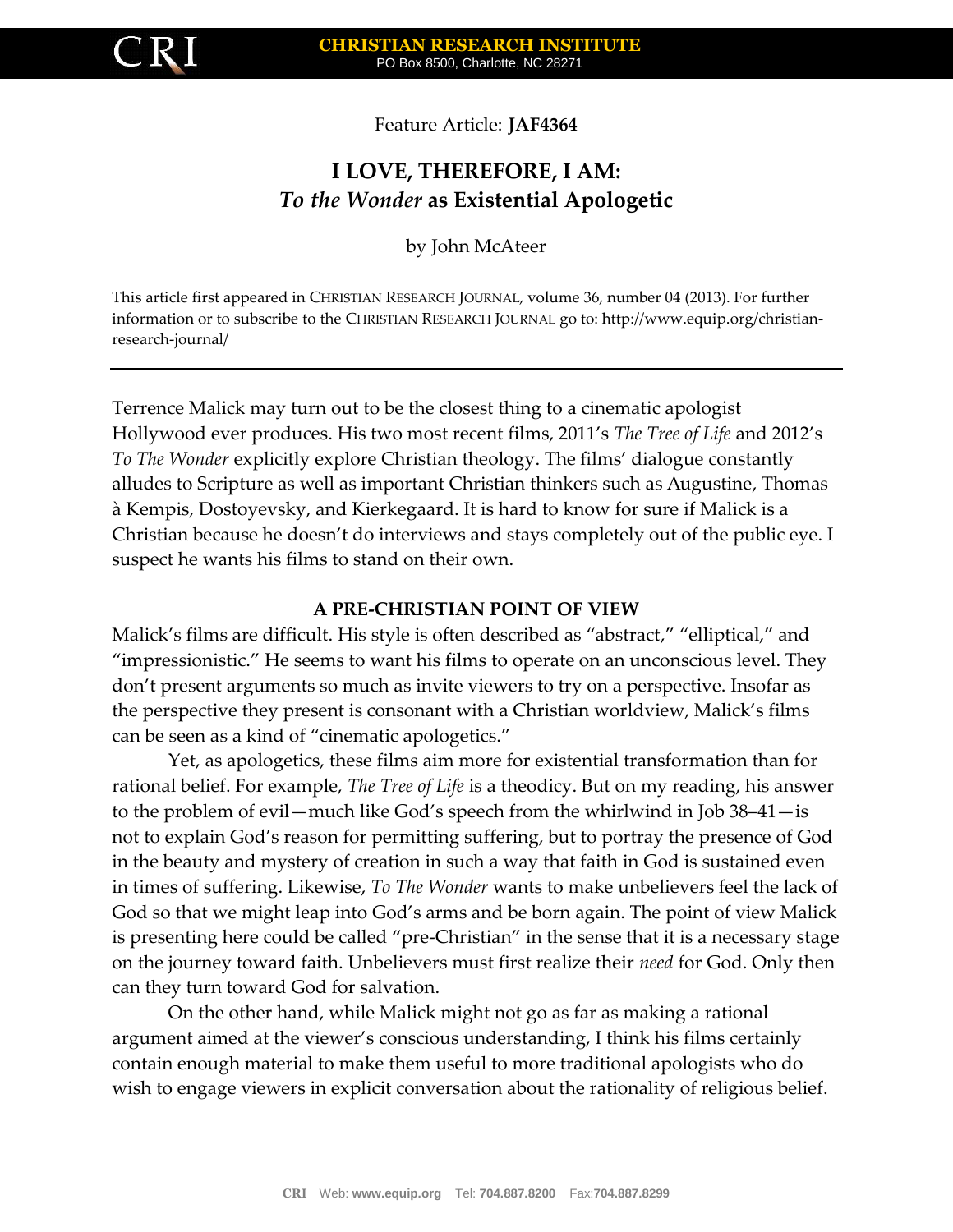The challenge to this approach, however, is that Malick's films are so formally difficult that most people have a hard time getting much out of them. For example, *To The Wonder* has neither plot nor dialogue. Practically nothing happens in the film, and the main characters are never given names. The story is simply this: an American man falls in love with a French woman. After initially refusing to commit to her, they get married, but the marriage fails, and she returns to France. What's more, the characters almost never talk to each other on screen. Most of the film's words are the inner thoughts of the characters expressed in whispered voice-over.

*To The Wonder* is a tough movie for the average viewer to watch, to say the least. But, along with *The Tree of Life*, it is a major work of art and also one of the most deeply Christian films ever made. My goal in this article is to open up *To the Wonder* and make it more usable for apologetics.

### **CLIMBING THE LADDER OF LOVE**

*To The Wonder* is a movie about love. It deals with all types of love: friendship, romance, marriage, family, charity, and love of God. It is no accident that there are three sex scenes in the film, covering all varieties of erotic love. One scene is premarital, one is marital, and one is adulterous.<sup>1</sup> Likewise, what's the point of giving a main character a daughter if not to introduce the idea of parental love? Malick is systematically depicting all forms of love and revealing them all to be temporary and unsustainable apart from God.

The film is a meditation on "the ladder of love," a metaphor first used in the *Symposium* where Plato describes a gradual ascent from erotic love toward knowledge of the divine, an idea that greatly influenced Christian Platonists such as Augustine. In the medieval era, the ladder image became a symbolic representation of the process of sanctification by which we ascend toward God in Christlikeness by learning to love as Christ loved.

Malick draws on this Platonic tradition, using the sun as a symbol for God and the Earth as a symbol for that which separates us from God. In all his films since 2005's *The New World*, Malick repeatedly points his camera directly into the sun as its light peeks through tree branches. With upward-sweeping camera movements he draws our vision toward the sky and visually embodies the characters' yearning for the eternal. At the same time, earthbound images, especially of flowing water, represent the unceasing change of the temporal world.

#### **THE WONDER OF IT ALL**

The title of *To The Wonder* refers to the abbey at Mont-Saint-Michel on the coast of Normandy, which the French refer to as "the Wonder of the West." In an early scene, the main characters visit this Christian pilgrimage site as tourists, a journey the woman describes as "climbing to The Wonder." But what makes Mont-Saint-Michel so special is that it is on a strip of land that becomes an island at high tide. The setting encapsulates the film's premise of life as an ascent toward God as well as the ebb and flow of the soul's relationship with God. Just as The Wonder is an island that is often inaccessible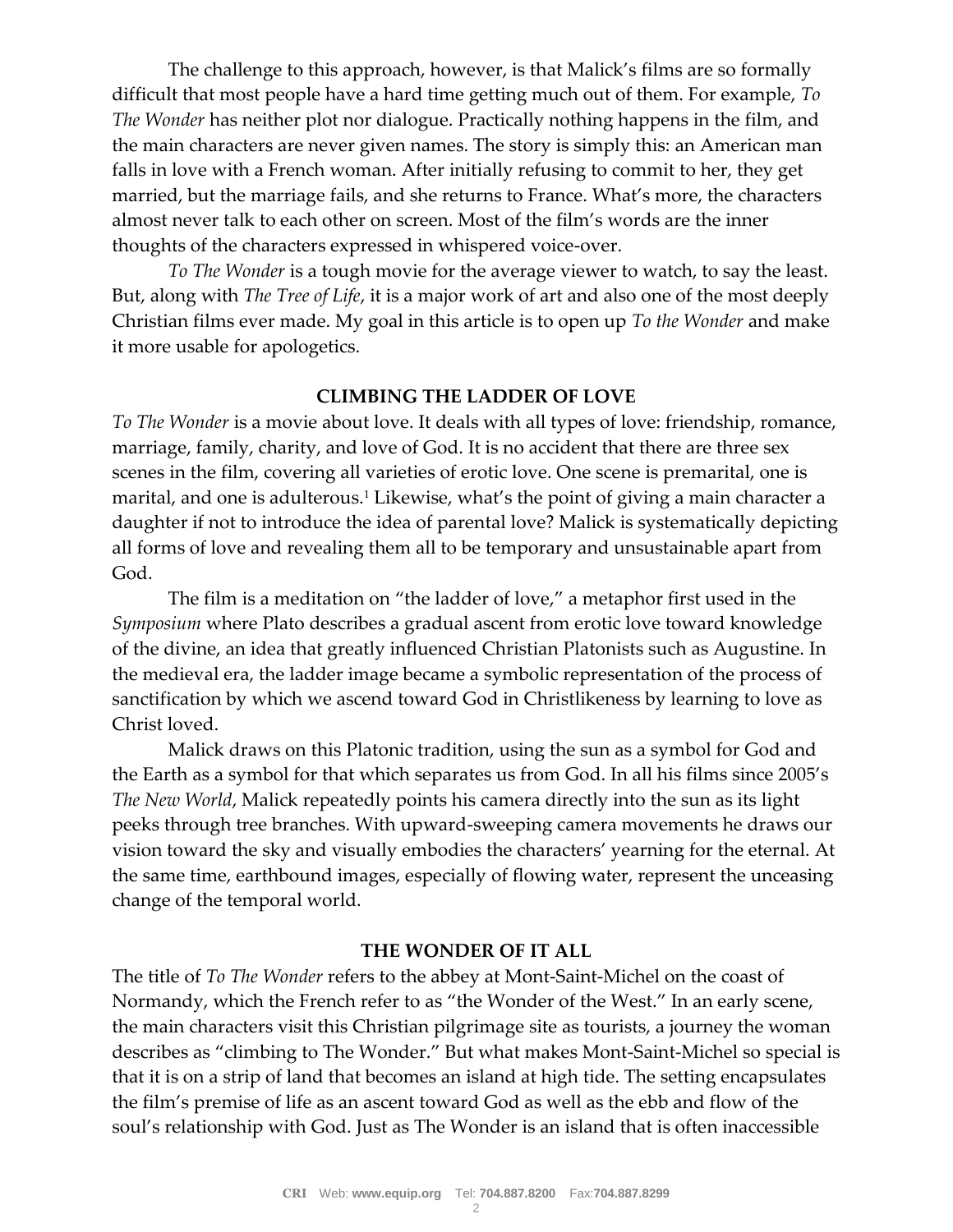to those of us who dwell on earth, so the path to the eternal is often obscured by the waters of time and change.

Throughout the film, Malick asks us to reflect on the fact that the feeling of love doesn't last. We all know that romance is fickle, so it is no surprise that the film's young lovers fall out of love as the film proceeds, but Malick draws our attention to the fact that a Christian's feeling of love for God doesn't last either. The film's third main character, a Roman Catholic priest, is depicted as an obedient servant of Christ, but he also struggles with feelings of loneliness and the absence of God.

In one of Malick's many allusions to nineteenth-century Danish philosopher Søren Kierkegaard, the priest points out in a sermon that we are *commanded* to love (Matt. 22:27–40). We cannot command our feelings, the priest argues, so love must be a choice.<sup>2</sup> Yet, for Kierkegaard, the choice to love is different than other choices. What we love determines the entire shape of our lives; it determines who we are and thus shapes all our other choices. Kierkegaard's way of putting this is to say that love is an *infinite* commitment to something whose value cannot be compared to anything else. And, as infinite, such a commitment can never be completed in time.<sup>3</sup> The choice must be constantly made anew in each moment.

Thus, Kierkegaard concludes that one's "self," or personal identity, is in a constant state of flux. The only thing that can bring stability to one's identity is to ground it in something outside of the self that doesn't change. And, since the only entity that never changes is God, this means that love of God is the only thing that can form a stable basis for one's identity. Conversely, when we get our identity from loving anything other than God, we will inevitably suffer the despair of losing our love.

#### **A BORN-AGAIN LOVER**

Let me illustrate my thesis about the relationship between love and personal identity with a close reading of two scenes from the film. This exercise will also, hopefully, demonstrate the interpretive process by which a viewer might approach Malick's films.

Over a black screen, we hear the film's very first lines. A woman's voice says, "Newborn, I open my eyes." This is Malick's characteristic whispered voice-over in which we hear the characters' innermost thoughts. Then, in the first images of the film, we see home video footage. This is the only scene in *any* Terrence Malick film shot with a home video camera. He is intentionally drawing our attention to the fact that this image is mediated; it is someone's point of view. But the footage cannot be the point of view of the woman whose thoughts we are hearing, because it is footage of *her*. It is not what she sees when she "opens her eyes." Rather, we are seeing what her *boyfriend* sees when he looks through his camera at her.

So we have a complex point of view going on here. We are hearing one character's thoughts while looking through the eyes of a different character. What seems to be going on here is an exploration of subjectivity: the way we construct our sense of who we are. Malick is suggesting that the woman has defined herself as an object of the man's gaze. This is not strictly a feminist point. Following Kierkegaard,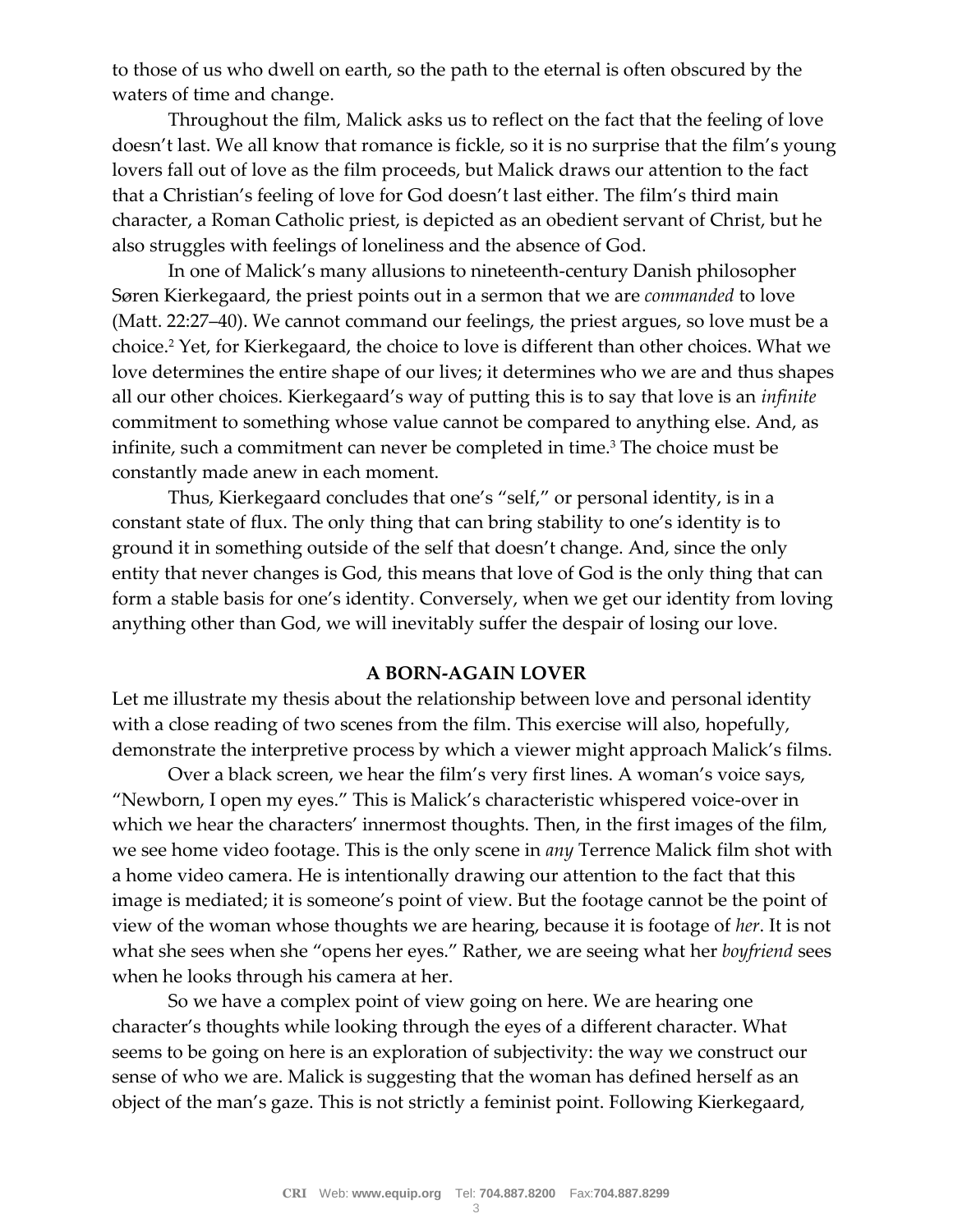Malick seems to think we *all* define ourselves in relation to those whom we love. We get our identity from what we love.

Ultimately, the man cannot return her love. He cannot provide a stable center for her to ground herself. Part of the problem, of course, is that he cannot commit to her. But the real problem is that he, too, is an ever-changing temporal being who needs his own source of stability.

### **REFLECTIONS OF CHRIST**

One image of stability is found early in the film when the couple visits the Cluny Museum in Paris where they see the famous medieval tapestry of "The Lady and the Unicorn," an allegory of the Virgin Mary and Christ. "What is she dreaming of?" the woman wonders. "How calm she is" $-$ in contrast to the woman, who has been flitting around Paris like a butterfly with her boyfriend. "In love. Forever at peace." A key part of the image is a mirror that the Lady holds, theologically positioning Mary as reflection of Christ. This point about reflection anticipates a long prayer by the priest late in the film.

At the climax of the film, we see a sequence depicting the priest's acts of charity among the poor, sick, and imprisoned people of his parish. Over these images we hear him reciting the famous prayer of St. Patrick, "Christ with me. Christ before me. Christ behind me." Here Malick is suggesting that the only stable object of love is Christ in others. The priest concludes his prayer: "Flood our souls with your spirit and life so completely that our lives may only be a reflection of yours." Malick's suggestion here is that the only true love is the Spirit of God loving through us.

I am nothing apart from Christ, and you are nothing apart from Christ, so the only way we can really love each other is *in Christ*. In other words, love is only sustainable if the lovers are journeying together "to the wonder." As Kierkegaard puts it, "Worldly wisdom is of the opinion that love is a relationship between persons; Christianity teaches that love is a relationship between: a person–God–a person, that is, that God is the middle term."<sup>4</sup>

### **THE LOVE THAT LOVES US**

But can we really find rest in loving others in God? *To The Wonder* is about the search for a stable object of love. The film reveals true love as an infinite commitment to God. So no finite creature can ever be "finished" choosing to love God. We will always face new choices, and so we will always face the possibility of failing to love God as we ought. So does this mean that our love is not ultimately stable after all? Isn't our identity only as stable as our fallible ability to choose God?

Fear not, says Malick, for love never fails us. As the woman puts it in the final scenes of the film, God is the "love that loves us." It is not ultimately our love that grounds our identity but God's love of us. We are caught up in the love that loves us beyond our control and beyond our deserving. Love is always ready to take us back if we choose again. As the priest says, "To choose is to commit yourself, and to commit